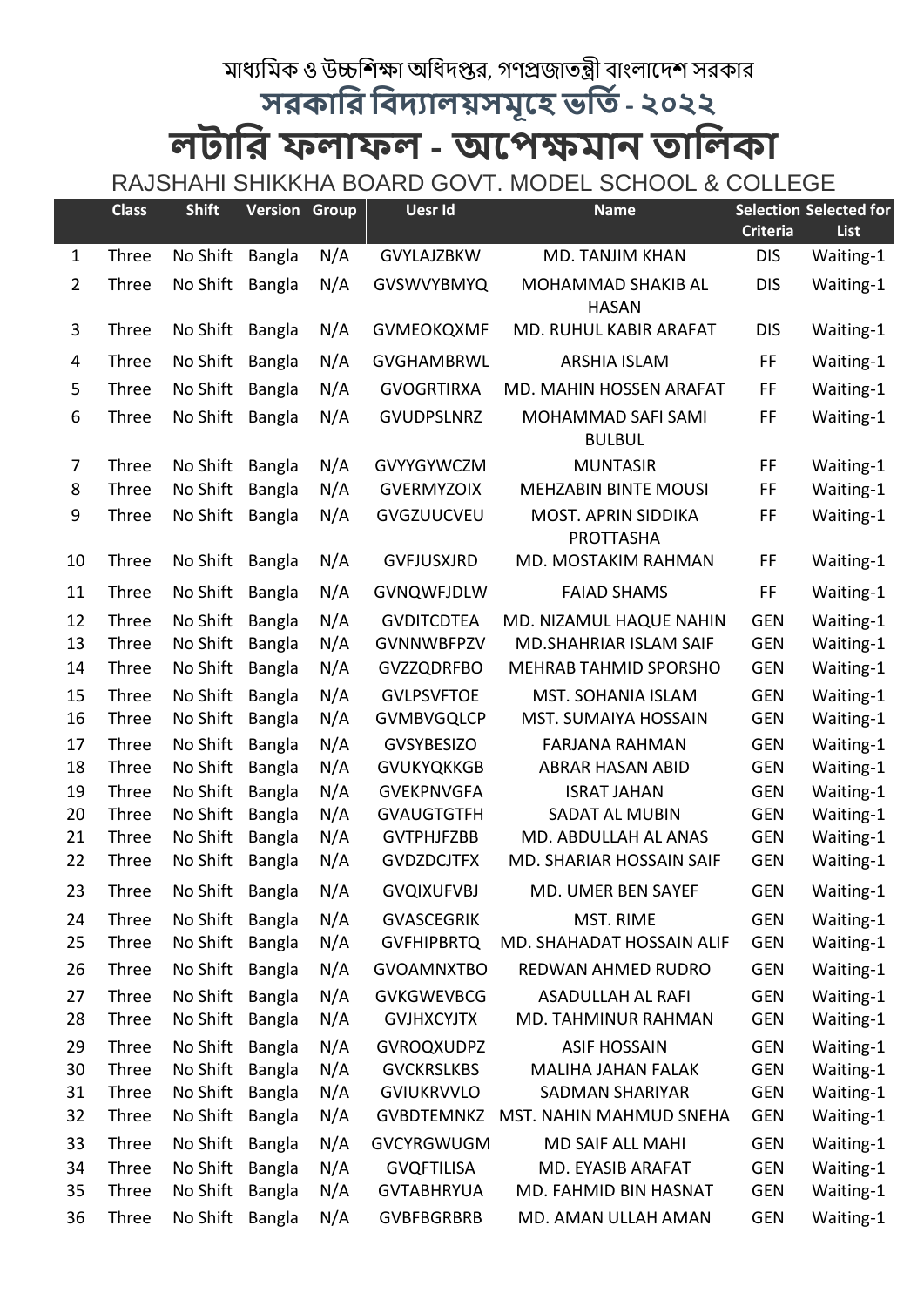| 37       | <b>Three</b> | No Shift | <b>Bangla</b>                  | N/A        | <b>GVNFMXWIQR</b> | MUHAMMAD ALI                        | <b>GEN</b> | Waiting-1              |
|----------|--------------|----------|--------------------------------|------------|-------------------|-------------------------------------|------------|------------------------|
| 38       | <b>Three</b> | No Shift | <b>Bangla</b>                  | N/A        | <b>GVJOWQHKOF</b> | MST. ISHRA TASNIM RAHMAN            | <b>GEN</b> | Waiting-1              |
| 39       | <b>Three</b> | No Shift | <b>Bangla</b>                  | N/A        | <b>GVMWBULYTM</b> | <b>JOTIRMOYE TARAFDER</b>           | <b>GEN</b> | Waiting-1              |
| 40       | <b>Three</b> | No Shift | Bangla                         | N/A        | <b>GVMTAVWYBK</b> | MST. AFIA TAHASIN ADDROTA           | <b>GEN</b> | Waiting-1              |
| 41       | Three        | No Shift | <b>Bangla</b>                  | N/A        | <b>GVDXKBTIEQ</b> | MST. AYESHA SIDDEKA SABA            | <b>GEN</b> | Waiting-1              |
| 42       | <b>Three</b> | No Shift | <b>Bangla</b>                  | N/A        | <b>GVQIQCHIOG</b> | MD. SAIFUDDIN SHADAT                | <b>GEN</b> | Waiting-1              |
| 43       | Three        | No Shift | <b>Bangla</b>                  | N/A        | <b>GVSXPAFUAS</b> | MOHAMMAD ALI PRIYO                  | <b>GEN</b> | Waiting-1              |
| 44       | Three        | No Shift | <b>Bangla</b>                  | N/A        | <b>GVBIQFCAFX</b> | MST. MAISHA JABIN ASHA              | <b>GEN</b> | Waiting-1              |
| 45       | Three        | No Shift | <b>Bangla</b>                  | N/A        | <b>GVCAMPCIAT</b> | <b>ABDULLAH SAAD</b>                | <b>GEN</b> | Waiting-1              |
| 46       | Three        | No Shift | <b>Bangla</b>                  | N/A        | <b>GVPNDUTEWJ</b> | <b>NUSRAT TAMANNA</b>               | <b>GEN</b> | Waiting-1              |
| 47       | Three        | No Shift | <b>Bangla</b>                  | N/A        | <b>GVFGZXFWRH</b> | MD. ABDUL AHAD HOSSAIN              | <b>GEN</b> | Waiting-1              |
| 48       | <b>Three</b> | No Shift | Bangla                         | N/A        | <b>GVVQZEFLOU</b> | RAFEED BIN ABDULLAH                 | <b>GEN</b> | Waiting-1              |
| 49       | Three        | No Shift | <b>Bangla</b>                  | N/A        | <b>GVNRXKQSPX</b> | <b>MIRZA NUSRAT NUR</b>             | <b>GEN</b> | Waiting-1              |
| 50       | Three        | No Shift | <b>Bangla</b>                  | N/A        | <b>GVCHBUTEGB</b> | T.M. ABDULLAH AL SADI               | <b>GEN</b> | Waiting-1              |
| 51       | <b>Three</b> | No Shift | <b>Bangla</b>                  | N/A        | <b>GVIXHNWENU</b> | MOST. TASNIM SULTANA<br><b>SARA</b> | <b>GEN</b> | Waiting-1              |
| 52       | <b>Three</b> | No Shift | <b>Bangla</b>                  | N/A        | <b>GVSOJIMAWV</b> | <b>RIFA TASNIM</b>                  | <b>GEN</b> | Waiting-1              |
| 53       | <b>Three</b> | No Shift | <b>Bangla</b>                  | N/A        | <b>GVLGDQIYFQ</b> | <b>NAFIS MUHUTADI</b>               | <b>GEN</b> | Waiting-1              |
| 54       | <b>Three</b> | No Shift | <b>Bangla</b>                  | N/A        | <b>GVXYHQJZSK</b> | <b>TAIYEBA MUHSINA</b>              | <b>GEN</b> | Waiting-1              |
| 55       | Three        | No Shift | <b>Bangla</b>                  | N/A        | <b>GVULMELZKR</b> | MST. SUMAIYA TABASUM                | <b>GEN</b> | Waiting-1              |
| 56       | Three        | No Shift | <b>Bangla</b>                  | N/A        | <b>GVCCRSXIKH</b> | MD. RUBAYET FERDOUSH                | <b>GEN</b> | Waiting-1              |
| 57       | Three        | No Shift | Bangla                         | N/A        | <b>GVMGIYYALD</b> | <b>RAFA</b>                         | <b>GEN</b> | Waiting-1              |
| 58       | Three        | No Shift | <b>Bangla</b>                  | N/A        | <b>GVLPMDSIGK</b> | <b>SREE SIDDHARTHO GHOSH</b>        | <b>GEN</b> | Waiting-1              |
| 59       | <b>Three</b> | No Shift | <b>Bangla</b>                  | N/A        | <b>GVNEBPEPCW</b> | MD. SADMAN SHOAIB                   | <b>GEN</b> | Waiting-1              |
| 60       | Three        | No Shift | <b>Bangla</b>                  | N/A        | <b>GVLEPPEEPE</b> | MD. HASIB AL HASAN                  | <b>GEN</b> | Waiting-1              |
| 61       | Three        | No Shift | <b>Bangla</b>                  | N/A        | <b>GVGXISFTML</b> | MD. RUMMANUZZAMAN                   | <b>GEN</b> | Waiting-1              |
| 62       | Three        | No Shift | <b>Bangla</b>                  | N/A        | GVVSSWVQPZ        | SARABAN TOHURA ARABEY               | <b>GEN</b> | Waiting-1              |
| 63       | Three        | No Shift | <b>Bangla</b>                  | N/A        | <b>GVYATQEQYF</b> | <b>NAYASIA SALMA</b>                | <b>GEN</b> | Waiting-1              |
| 64       | Three        | No Shift | Bangla                         | N/A        | <b>GVQFBDMHXV</b> | MD.ISTIAQ HOSSAIN ARONNO            | <b>GEN</b> | Waiting-1              |
| 65       | Three        | No Shift | <b>Bangla</b>                  | N/A        | <b>GVDJNOZXHE</b> | ANAYA HABIB ROZA                    | <b>GEN</b> | Waiting-1              |
| 66       | Three        | No Shift | Bangla                         | N/A        | <b>GVCSKLLMEP</b> | <b>SHABIBA SANHA</b>                | <b>GEN</b> | Waiting-1              |
| 67       | Three        | No Shift | <b>Bangla</b>                  | N/A        | <b>GVZNLLNNUR</b> | MOHAMMAD HUSSAIN                    | <b>GEN</b> | Waiting-1              |
| 68       | Three        | No Shift | <b>Bangla</b>                  | N/A        | <b>GVHZYONVLP</b> | <b>MD.IMDADUL HOQUE</b>             | <b>GEN</b> | Waiting-1              |
| 69       | <b>Three</b> | No Shift | <b>Bangla</b>                  | N/A        | <b>GVELTHJXTK</b> | MST. TASFIYA TANHA                  | <b>GEN</b> | Waiting-1              |
| 70       | Three        | No Shift | <b>Bangla</b>                  | N/A        | <b>GVKAQHKFHD</b> | MUKARRAMA JAMAN SILMI               | <b>GEN</b> | Waiting-1              |
| 71       | Three        | No Shift | Bangla                         | N/A        | <b>GVEKYOJONP</b> | P.M.HUMAYON RASHID                  | <b>GEN</b> | Waiting-1              |
| 72       | Three        | No Shift | <b>Bangla</b>                  | N/A        | <b>GVQAWQCZGK</b> | MST. SUMAIYA AKTER SUCHI            | <b>GEN</b> | Waiting-1              |
| 73       | Three        | No Shift | <b>Bangla</b>                  | N/A        | <b>GVPIBNEEAI</b> | MD. SHAKIN SHEIKH                   | <b>GEN</b> | Waiting-1              |
| 74       | Three        | No Shift | <b>Bangla</b>                  | N/A        | <b>GVHTSBLIOO</b> | MD.MUSTAQIM MAHDI                   | <b>GEN</b> | Waiting-1              |
| 75       | Three        | No Shift |                                | N/A        | GVRMSQKWGA        | <b>MOON</b><br>MD. RAFIDUR RAHMAN   | <b>GEN</b> | Waiting-1              |
|          | Three        | No Shift | <b>Bangla</b><br><b>Bangla</b> |            | <b>GVUURFOWHP</b> | <b>RUBYA SHARMIN TITHY</b>          | <b>GEN</b> |                        |
| 76<br>77 | Three        | No Shift | <b>Bangla</b>                  | N/A<br>N/A | <b>GVFBZRYDDW</b> | MD. ARHAM AHMED                     | <b>GEN</b> | Waiting-1<br>Waiting-1 |
|          |              |          |                                |            |                   |                                     |            |                        |
| 78       | Three        | No Shift | <b>Bangla</b>                  | N/A        | GVDQVWMCQL        | ANINDITA CHAKRABORTY                | <b>GEN</b> | Waiting-1              |
| 79       | Three        | No Shift | <b>Bangla</b>                  | N/A        | <b>GVGSBQLDNB</b> | <b>MST.ZARIN ATIKA</b>              | <b>GEN</b> | Waiting-1              |
| 80       | Three        | No Shift | <b>Bangla</b>                  | N/A        | <b>GVDNXBGWKT</b> | SAMIRA TAHSIN                       | <b>GEN</b> | Waiting-1              |
| 81       | Three        | No Shift | <b>Bangla</b>                  | N/A        | <b>GVXJIZKNFV</b> | <b>DAIFUR RAHMAN</b>                | <b>GEN</b> | Waiting-1              |
| 82       | Three        | No Shift | <b>Bangla</b>                  | N/A        | <b>GVRTCBBCBA</b> | ANIKA TABASSUM                      | <b>GEN</b> | Waiting-1              |
| 83       | Three        | No Shift | <b>Bangla</b>                  | N/A        | <b>GVSYTIIOZZ</b> | ASIK MOSTOFA ROHAN                  | <b>GEN</b> | Waiting-1              |
| 84       | Three        | No Shift | <b>Bangla</b>                  | N/A        | <b>GVFXVBHJDS</b> | <b>HAFSA BINTE HOSSAIN</b>          | <b>GEN</b> | Waiting-1              |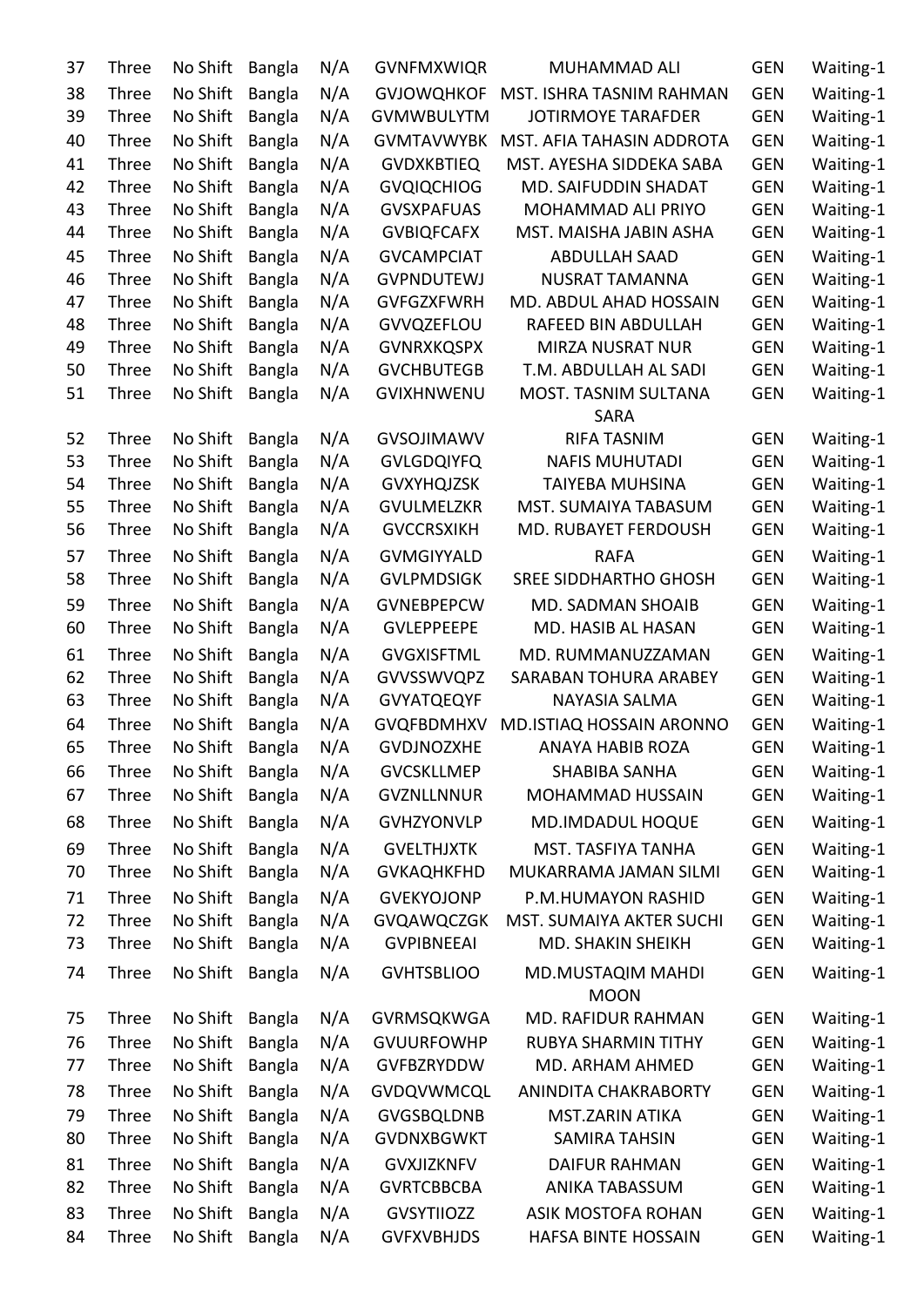| 85  | <b>Three</b> | No Shift | <b>Bangla</b> | N/A | <b>GVEKXLBZWP</b> | <b>WANIA JAMAN</b>                     | <b>GEN</b> | Waiting-1 |
|-----|--------------|----------|---------------|-----|-------------------|----------------------------------------|------------|-----------|
| 86  | Three        | No Shift | <b>Bangla</b> | N/A | <b>GVRVXYADDC</b> | <b>NABIUL ISLAM</b>                    | <b>GEN</b> | Waiting-1 |
| 87  | Three        | No Shift | <b>Bangla</b> | N/A | <b>GVBZNDAOJW</b> | <b>TAHMID SADIK</b>                    | <b>GEN</b> | Waiting-1 |
| 88  | Three        | No Shift | <b>Bangla</b> | N/A | <b>GVOIEAGDKS</b> | MD. SOHAN                              | <b>GEN</b> | Waiting-1 |
| 89  | Three        | No Shift | <b>Bangla</b> | N/A | <b>GVOBPWYSAV</b> | MD. RASID MUBARRAT SAKIL               | <b>GEN</b> | Waiting-1 |
| 90  | Three        | No Shift | <b>Bangla</b> | N/A | <b>GVJMPYJYUF</b> | MST. JANNATUL FERDOUS                  | <b>GEN</b> | Waiting-1 |
| 91  | Three        | No Shift | <b>Bangla</b> | N/A | <b>GVEUYUIRST</b> | <b>TASHFIN BIN HUMAYON</b>             | <b>GEN</b> | Waiting-1 |
| 92  | Three        | No Shift | <b>Bangla</b> | N/A | <b>GVBUSXTSUJ</b> | <b>TANZILA PERVEEN</b>                 | <b>GEN</b> | Waiting-1 |
| 93  | Three        | No Shift | <b>Bangla</b> | N/A | <b>GVYVRGTSNQ</b> | <b>MEHZABIN MOMEN</b>                  | <b>GEN</b> | Waiting-1 |
| 94  | Three        | No Shift | <b>Bangla</b> | N/A | <b>GVSAOOYPLL</b> | RUBAIYA RAHMAN SOHA                    | <b>GEN</b> | Waiting-1 |
| 95  | Three        | No Shift | <b>Bangla</b> | N/A | <b>GVXDJUZDJB</b> | SARIKA JAMAN                           | <b>GEN</b> | Waiting-1 |
| 96  | Three        | No Shift | <b>Bangla</b> | N/A | <b>GVJOLXSCKI</b> | <b>ABU SALEHI</b>                      | <b>GEN</b> | Waiting-1 |
| 97  | Three        | No Shift | <b>Bangla</b> | N/A | <b>GVMAKNROGV</b> | <b>TAHASIN UL SAMI</b>                 | <b>GEN</b> | Waiting-1 |
| 98  | Three        | No Shift | <b>Bangla</b> | N/A | <b>GVWWDHQNJE</b> | MST. MAYIDA BINTA HALIM                | <b>GEN</b> | Waiting-1 |
| 99  | Three        | No Shift | <b>Bangla</b> | N/A | <b>GVHRYJSDUD</b> | MOST. NAJIBA HOSSIN RIFA               | <b>GEN</b> | Waiting-1 |
| 100 | Three        | No Shift | <b>Bangla</b> | N/A | <b>GVGOBIDEQX</b> | <b>MASUMA JAMAN</b>                    | <b>GEN</b> | Waiting-1 |
| 101 | Three        | No Shift | <b>Bangla</b> | N/A | <b>GVVTWOFSOL</b> | MST. JANNATUN NESA                     | <b>GEN</b> | Waiting-1 |
| 102 | Three        | No Shift | <b>Bangla</b> | N/A | <b>GVAEQUBYDN</b> | MD. AHANAF SAHRIYAR                    | <b>GEN</b> | Waiting-1 |
| 103 | Three        | No Shift | <b>Bangla</b> | N/A | <b>GVZLDBEJGJ</b> | <b>FARISHA FERDOUS SOMPRITY</b>        | <b>GEN</b> | Waiting-1 |
| 104 | Three        | No Shift | <b>Bangla</b> | N/A | <b>GVFHABXBMT</b> | SAMIHA SAWDA                           | <b>GEN</b> | Waiting-1 |
| 105 | Three        | No Shift | <b>Bangla</b> | N/A | <b>GVIQFJPLZE</b> | MAISA AKTER LAMIA                      | <b>GEN</b> | Waiting-1 |
| 106 | Three        | No Shift | <b>Bangla</b> | N/A | <b>GVZVXENYPR</b> | AARWA AANAN TORSHA                     | <b>GEN</b> | Waiting-1 |
| 107 | Three        | No Shift | <b>Bangla</b> | N/A | <b>GVVZTPMFSB</b> | MST. HASIBA AKHTER                     | <b>GEN</b> | Waiting-1 |
| 108 | Three        | No Shift | <b>Bangla</b> | N/A | <b>GVOAZJBRCW</b> | MD. SHABITUL HAQUE SIFAT               | <b>GEN</b> | Waiting-1 |
| 109 | Three        | No Shift | <b>Bangla</b> | N/A | <b>GVRTMSWWLY</b> | MD. RIFAT                              | <b>GEN</b> | Waiting-1 |
| 110 | <b>Three</b> | No Shift | <b>Bangla</b> | N/A | <b>GVEHQPNUHH</b> | MST. ANISHA TABASSUM                   | <b>GEN</b> | Waiting-1 |
| 111 | Three        | No Shift | <b>Bangla</b> | N/A | <b>GVCHPZEJCU</b> | <b>ATIA IBNATH</b>                     | <b>GEN</b> | Waiting-1 |
| 112 | Three        | No Shift | <b>Bangla</b> | N/A | <b>GVBIMGTZBX</b> | MD. FAHAD JAMAN IBNE<br><b>AHSAN</b>   | <b>GEN</b> | Waiting-1 |
| 113 | Three        | No Shift | <b>Bangla</b> | N/A | <b>GVAUOJYSNZ</b> | NAJIFA ANJUM MAMUN                     | <b>GEN</b> | Waiting-1 |
| 114 | Three        | No Shift | <b>Bangla</b> | N/A | <b>GVOPXMTEYU</b> | <b>JIL JAWSHAN JIBABI</b>              | <b>GEN</b> | Waiting-1 |
| 115 | Three        | No Shift | <b>Bangla</b> | N/A | <b>GVDKAOXNQA</b> | <b>JAKIA SUBHA JAHIN</b>               | <b>GEN</b> | Waiting-1 |
| 116 | Three        | No Shift | <b>Bangla</b> | N/A | <b>GVDIVGYUJQ</b> | <b>FARZANA TASNIM KABA</b>             | <b>GEN</b> | Waiting-1 |
| 117 | Three        | No Shift | <b>Bangla</b> | N/A | <b>GVSRKVAQYX</b> | MD. NAZMUL ISLAM PAMIR                 | <b>GEN</b> | Waiting-1 |
| 118 | Three        | No Shift | <b>Bangla</b> | N/A | <b>GVHOEOHODI</b> | SAHAL ABDUR RAHMAN BIN<br><b>SADIK</b> | <b>GEN</b> | Waiting-1 |
| 119 | Three        | No Shift | <b>Bangla</b> | N/A | <b>GVYMBXFGQA</b> | <b>RAHAN RASHID</b>                    | <b>GEN</b> | Waiting-1 |
| 120 | Three        | No Shift | <b>Bangla</b> | N/A | <b>GVHCWZFCVO</b> | APURBO KARMAKAR                        | <b>GEN</b> | Waiting-1 |
| 121 | Three        | No Shift | <b>Bangla</b> | N/A | <b>GVBVVSBGJN</b> | <b>MD. TANVIR HOSSAIN</b>              | <b>GEN</b> | Waiting-1 |
| 122 | Three        | No Shift | <b>Bangla</b> | N/A | <b>GVIRZXJSES</b> | <b>SAKAFI</b>                          | <b>GEN</b> | Waiting-1 |
| 123 | Three        | No Shift | <b>Bangla</b> | N/A | GVZMEDNPUW        | <b>NURA JANNAT MOHINI</b>              | <b>GEN</b> | Waiting-1 |
| 124 | Three        | No Shift | <b>Bangla</b> | N/A | <b>GVZXZSILRK</b> | ABDULLAH HIL KAFI                      | <b>GEN</b> | Waiting-1 |
| 125 | Three        | No Shift | <b>Bangla</b> | N/A | <b>GVNZYRQJHK</b> | AL MAHADI ISLAM RAFI                   | <b>GEN</b> | Waiting-1 |
| 126 | Three        | No Shift | <b>Bangla</b> | N/A | <b>GVWZNYEFGS</b> | <b>MAHIA ISLAM MAHI</b>                | <b>GEN</b> | Waiting-1 |
| 127 | Three        | No Shift | <b>Bangla</b> | N/A | <b>GVPTIURZVB</b> | NIAZ MORSHED MUHIT                     | <b>GEN</b> | Waiting-1 |
| 128 | Three        | No Shift | <b>Bangla</b> | N/A | <b>GVXBEUJTJO</b> | MD MEHEDI HASAN                        | <b>GEN</b> | Waiting-1 |
| 129 | Three        | No Shift | <b>Bangla</b> | N/A | <b>GVSXRWFXWX</b> | RODELA MOSHARROF                       | <b>GEN</b> | Waiting-1 |
| 130 | Three        | No Shift | <b>Bangla</b> | N/A | <b>GVKPYZNZXN</b> | <b>MAISHA MALIHA MONJOREE</b>          | <b>GEN</b> | Waiting-1 |